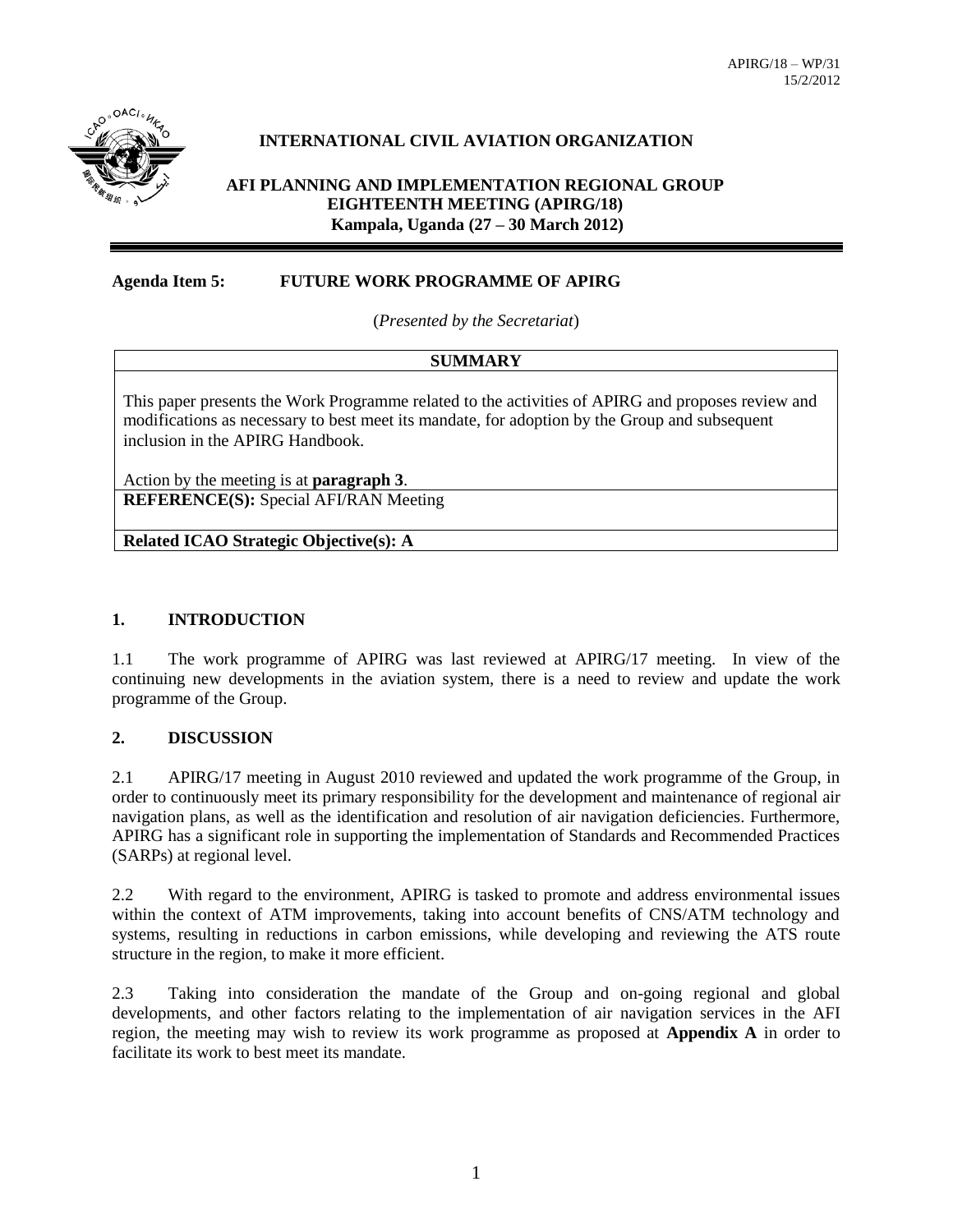# **3. ACTION BY THE MEETING**

The meeting is invited to:

- (a) Review and update the work programme; and
- (b) Approve the inclusion of the amended work programme in the APIRG Handbook.

-------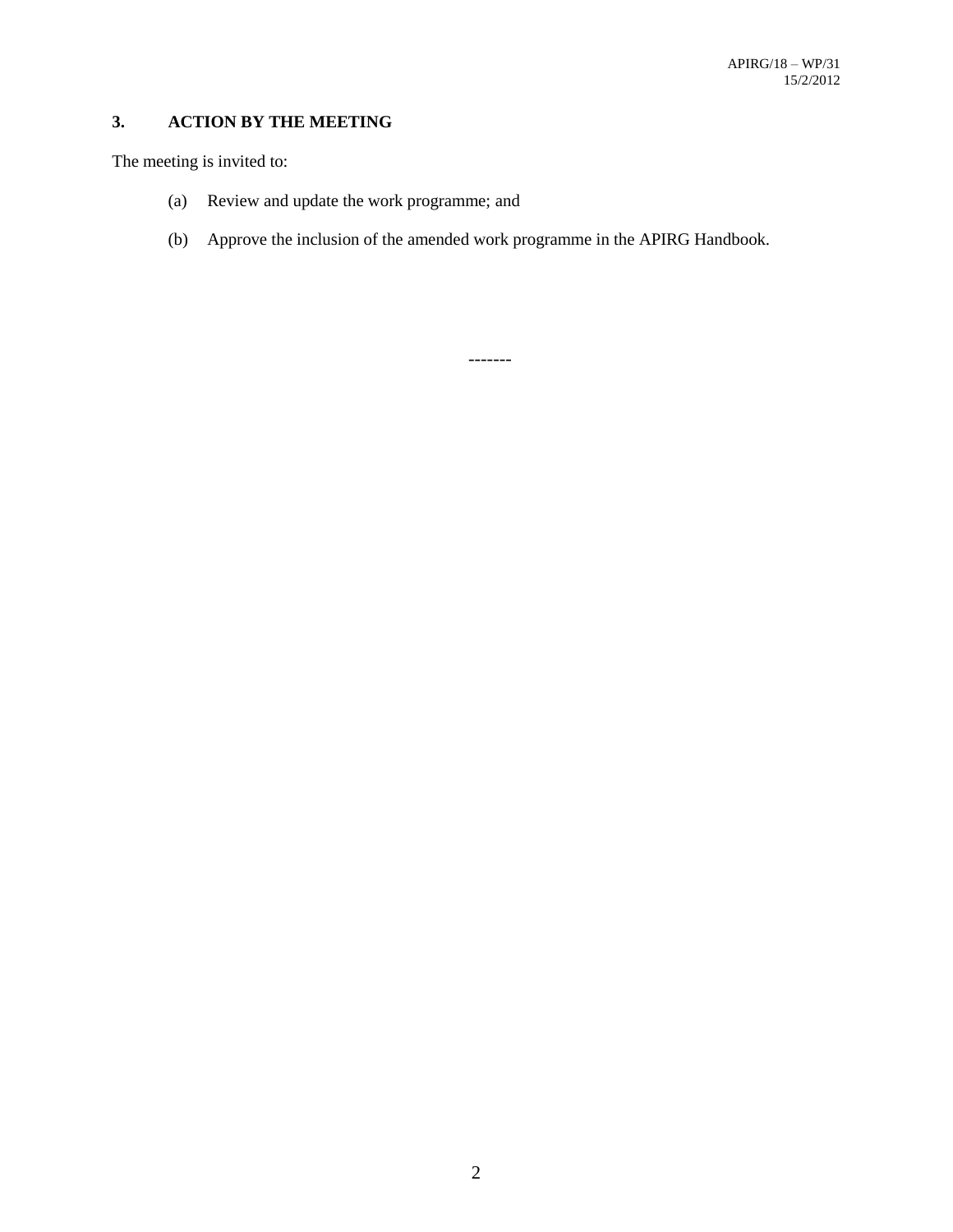## **APPENDIX A**

## **AFI PLANNING AND IMPLEMENTATION REGIONAL GROUP (APIRG)**

## **Work Programme**

### **In order to meet the terms of reference, the Group shall perform the following tasks:**

- a. review, and propose when necessary, the target dates for implementation of facilities, services and procedures to ensure the coordinated development of the Air Navigation System in the AFI Region;
- b. assist the ICAO Regional Offices providing services in the AFI Region in their task of fostering implementation of the AFI Regional Air Navigation Plan;
- c. in line with the Global Aviation Safety Plan (GASP), ensure the conduct of any necessary systems performance monitoring, identify specific deficiencies in the air navigation field, especially in the context of safety, efficiency and continuity and propose corrective action;
- d. facilitate the development and implementation of an action plan by States to resolve identified deficiencies, where necessary;
- e. develop amendment proposals to update the AFI Regional Air Navigation Plan necessary to satisfy any changes in the requirements, thus removing the need for regular regional air navigation meetings;
- f. monitor implementation of air navigation facilities and services and where necessary, ensure interregional harmonization, taking due account to organization aspects, economic issues (including financial aspects) of cost/benefit analysis, business case studies and, environmental matters;
- g. review the Statement of Basic Operational Requirements and Planning Criteria (BORPC) and recommend to the Air Navigation Commission such changes to them as may be required in the light of developments in the air navigation field;
- h. invite financial institutions, as required, on a consultative basis as appropriate to provide advice in the planning process;
- i. maintain close cooperation with relevant organizations and State grouping to optimize the use of available expertise and resources;
- j. conduct the above activities in the most efficient manner possible with a minimum of formality and documentation and call meetings of the APIRG when deemed appropriate;
- k. coordinate with RASG AFI on safety issues;